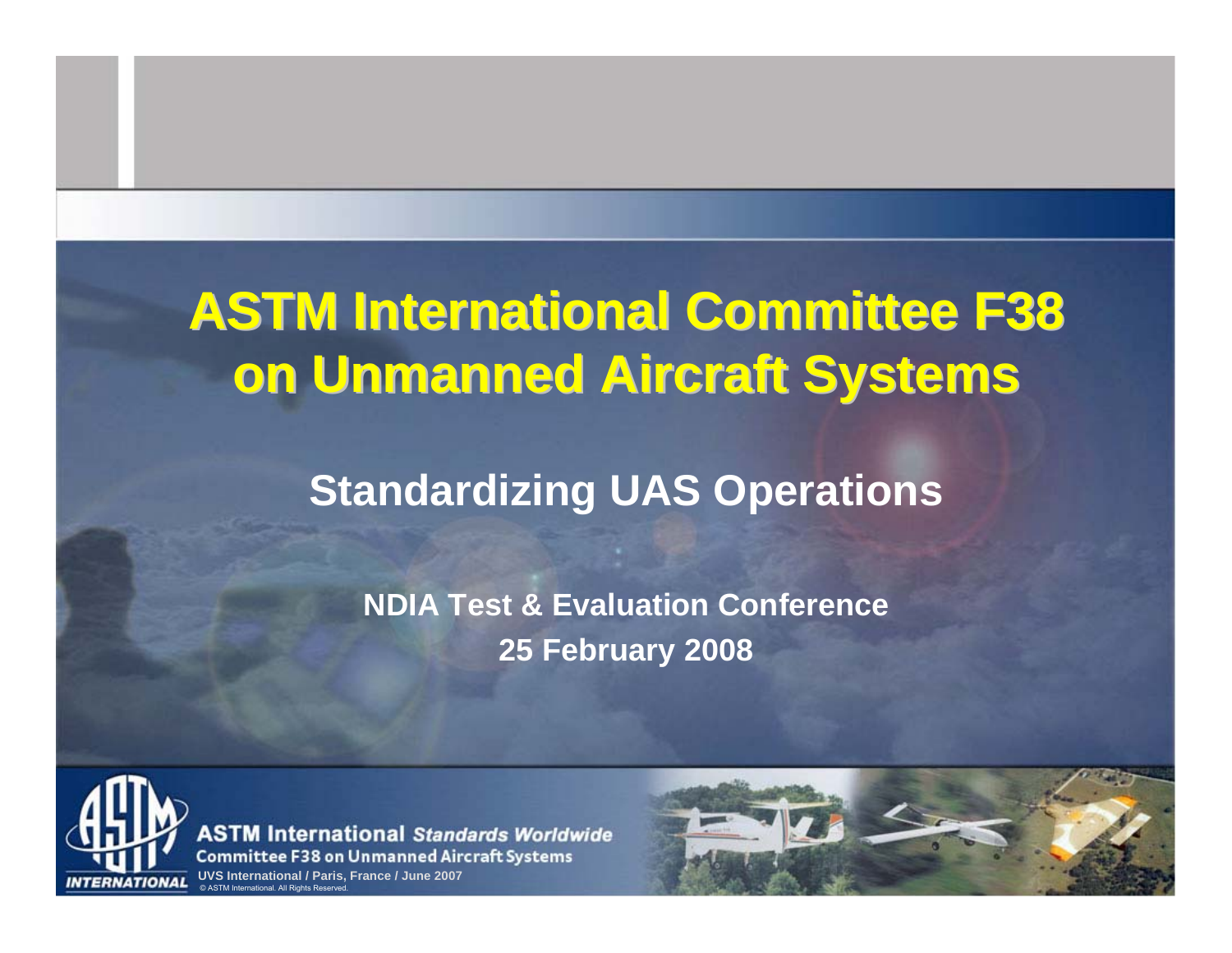#### **Presentation Overview Presentation Overview**

**ASTM F38 Mission & Vision** $H$  **Bow we can help you** • **Published & Draft Standards Background on ASTM International Some Specifics about F38 Questions**



**ASTM International Standards Worldwide Committee F38 on Unmanned Aircraft Systems** 

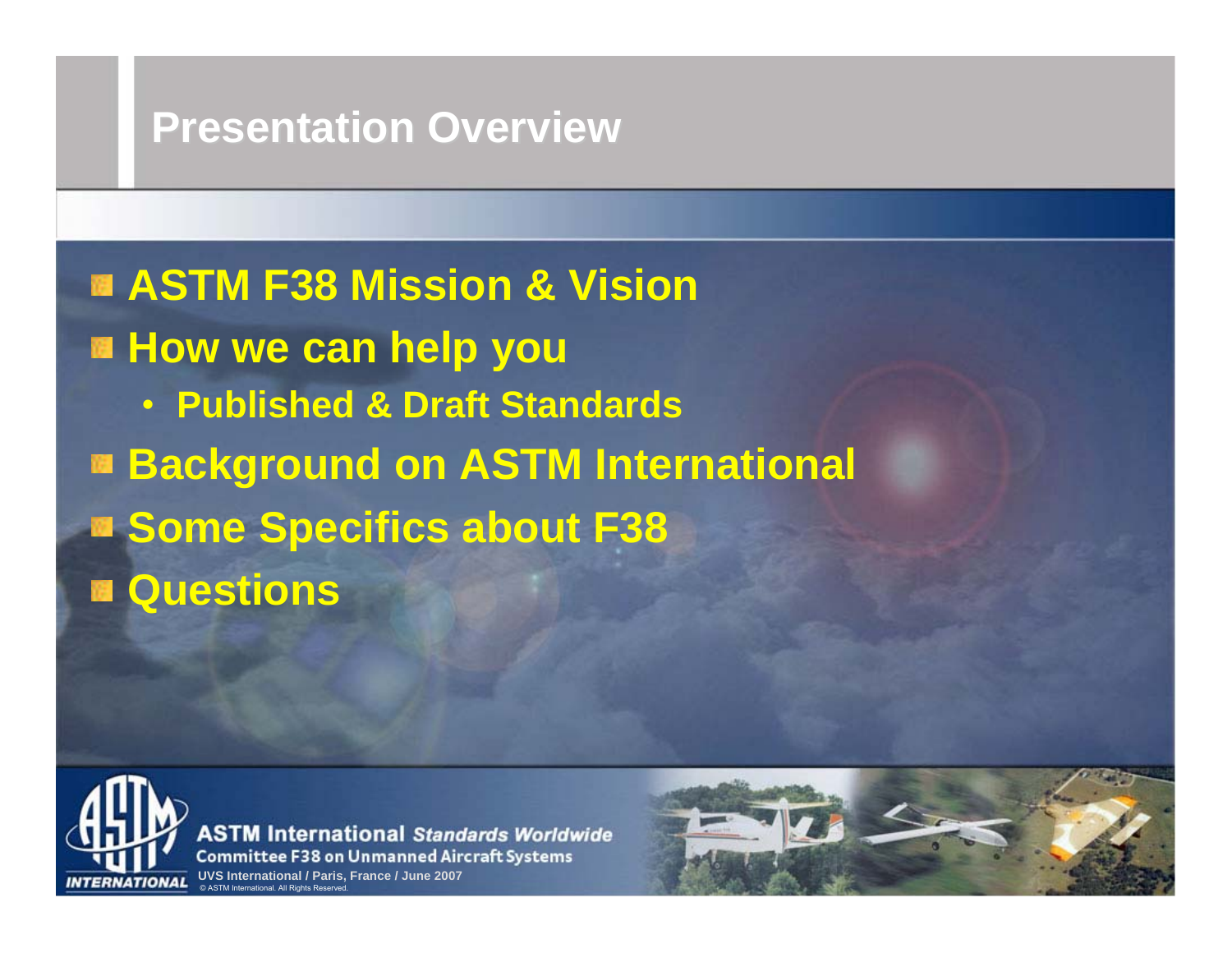#### **Committee F38 Committee F38**

*Vision***: Provide routine, safe UAS operations in civil airspace through standardization.**

*Mission***: Produce practical, consensus standards that facilitate UAS operations at an acceptable level of safety for use by industry, academia, government organizations and regulatory authorities.**

*Guiding Principle***: Practical standards are a cost effective means of promoting commercial success, and that consensus processes protect the balance of interests among stakeholders.**



**ASTM International Standards Worldwide Committee F38 on Unmanned Aircraft Systems** 

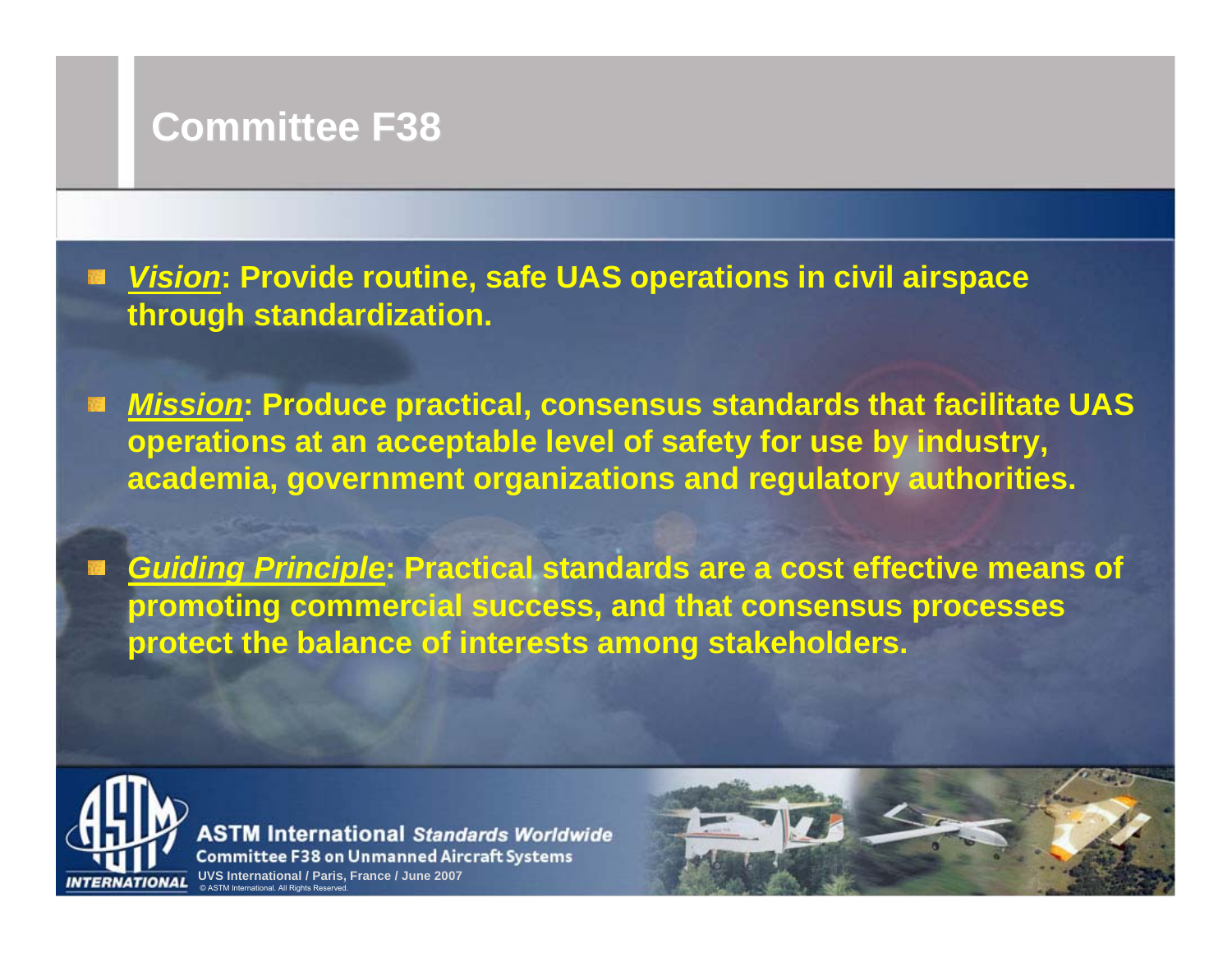#### **A Spectrum of Standards A Spectrum of Standards**



**ASTM International Standards Worldwide Committee F38 on Unmanned Aircraft Systems**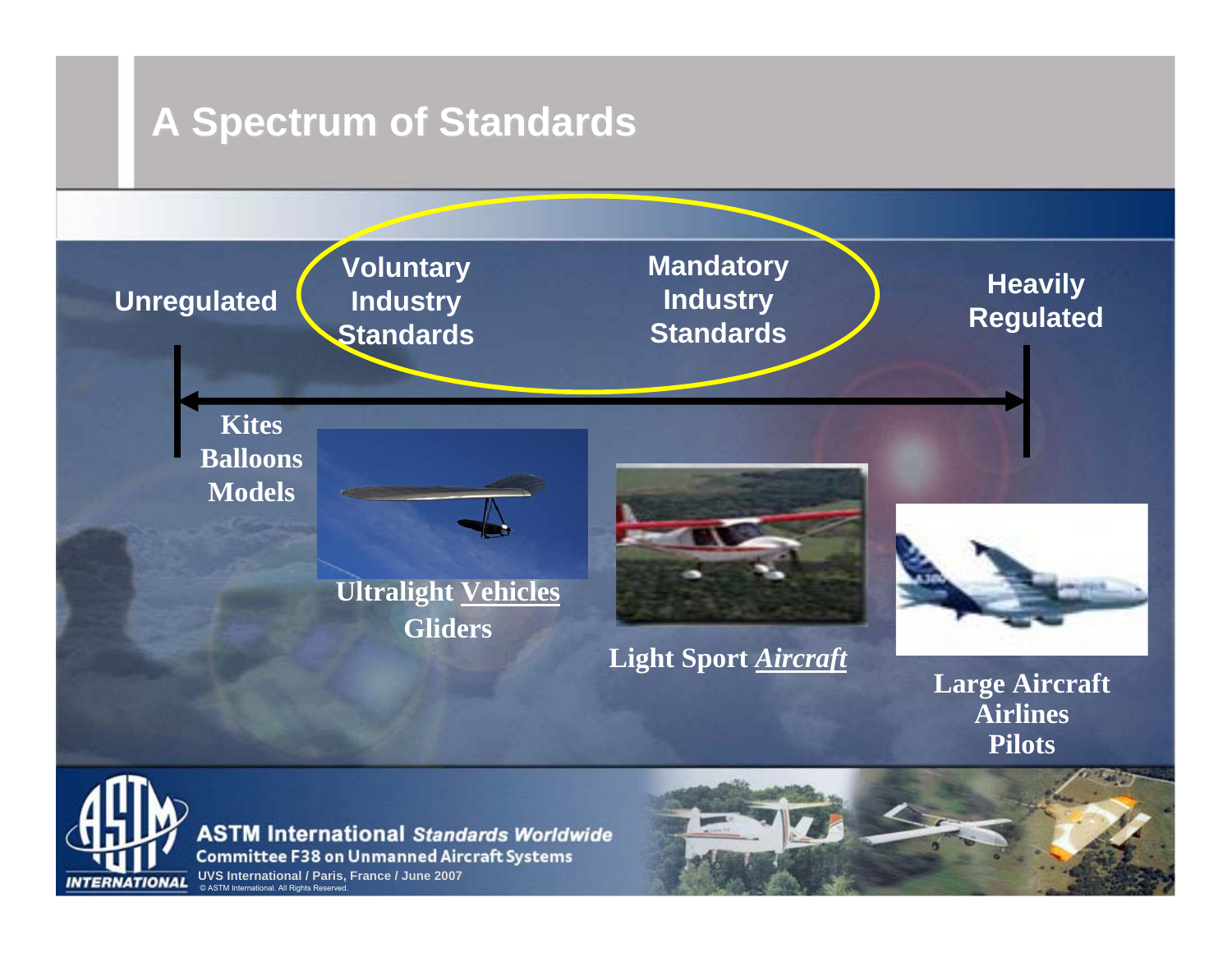## **F38 Subcommittee Structure F38 Subcommittee Structure**

**What do you need to fly? …A System Safety Case**

**Airframe certification**

**Operations protocols & component performance**

**Crew training & human factors consideration**

**F38.01 Airworthiness Standards**

• **Safe design, construction, test, modification, & inspection of the individual component, aircraft, or system;** *hardware oriented*

#### **F38.02 Operations Standards**

 $\scriptstyle\bullet$  **Safe employment of the system within the aviation environment among other aircraft & systems;** *procedure/ performance oriented*

**F38.03 Pilot & Maintenance Qualifications**

• **Safe practices by the individuals responsible for employing the system;** *crew oriented*



**ASTM International Standards Worldwide Committee F38 on Unmanned Aircraft Systems**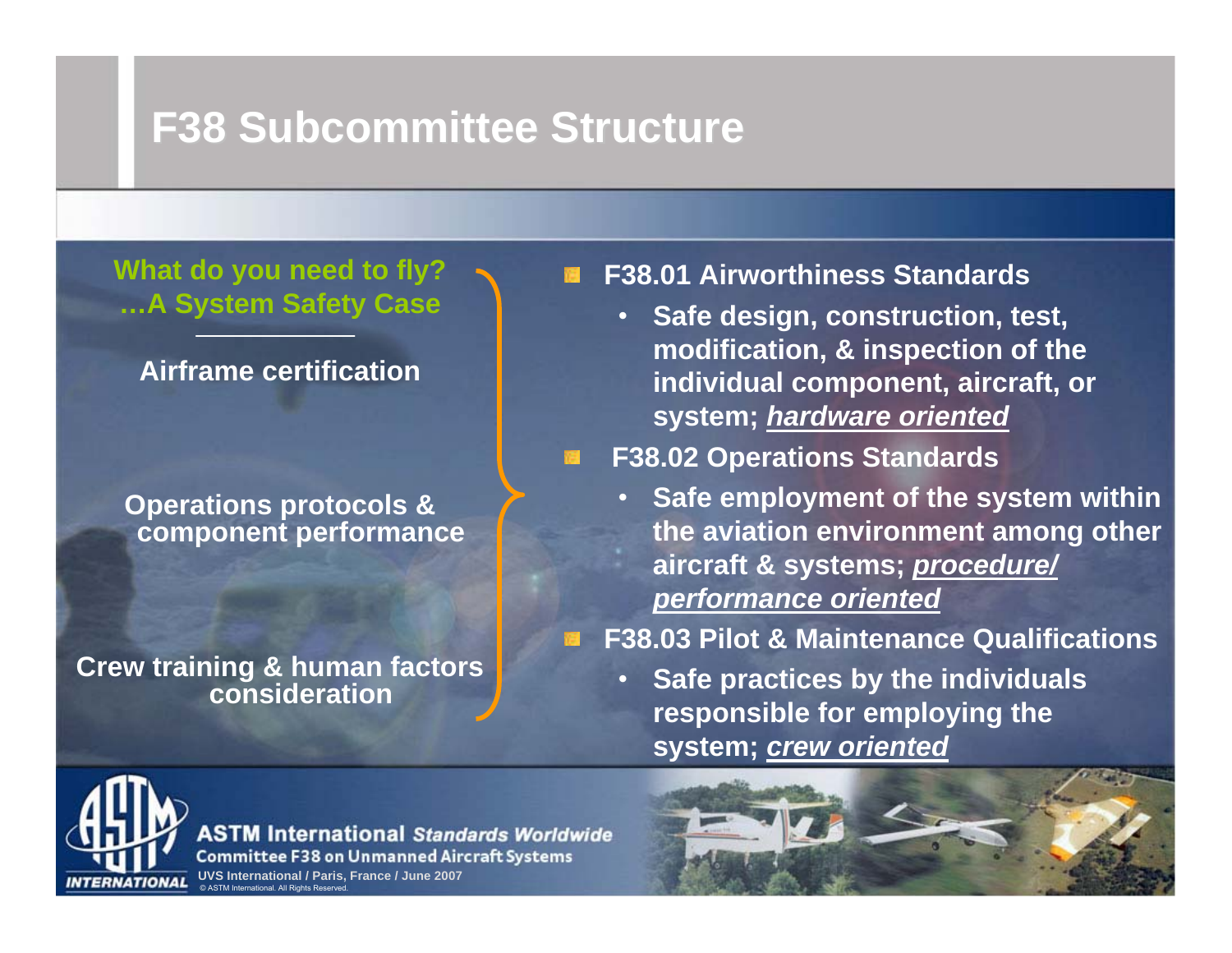## **F38.01: Subcommittee on Airworthiness F38.01: Subcommittee on Airworthiness**

#### **What do you need to fly?**

- •**System certification**
- **Operations protocols and component performance**
- **Crew training and human factors consideration**

#### **You would need**

- $\bullet$  **Reliability and Airworthiness Standards**
	- − **Aircraft, Control Station, Datalink**
- **Support Equipment Standards**
	- − **Launch & recovery equipment**
	- − **Starters, power supplies, fueling / de-fueling, others**



**ASTM International Standards Worldwide Committee F38 on Unmanned Aircraft Systems**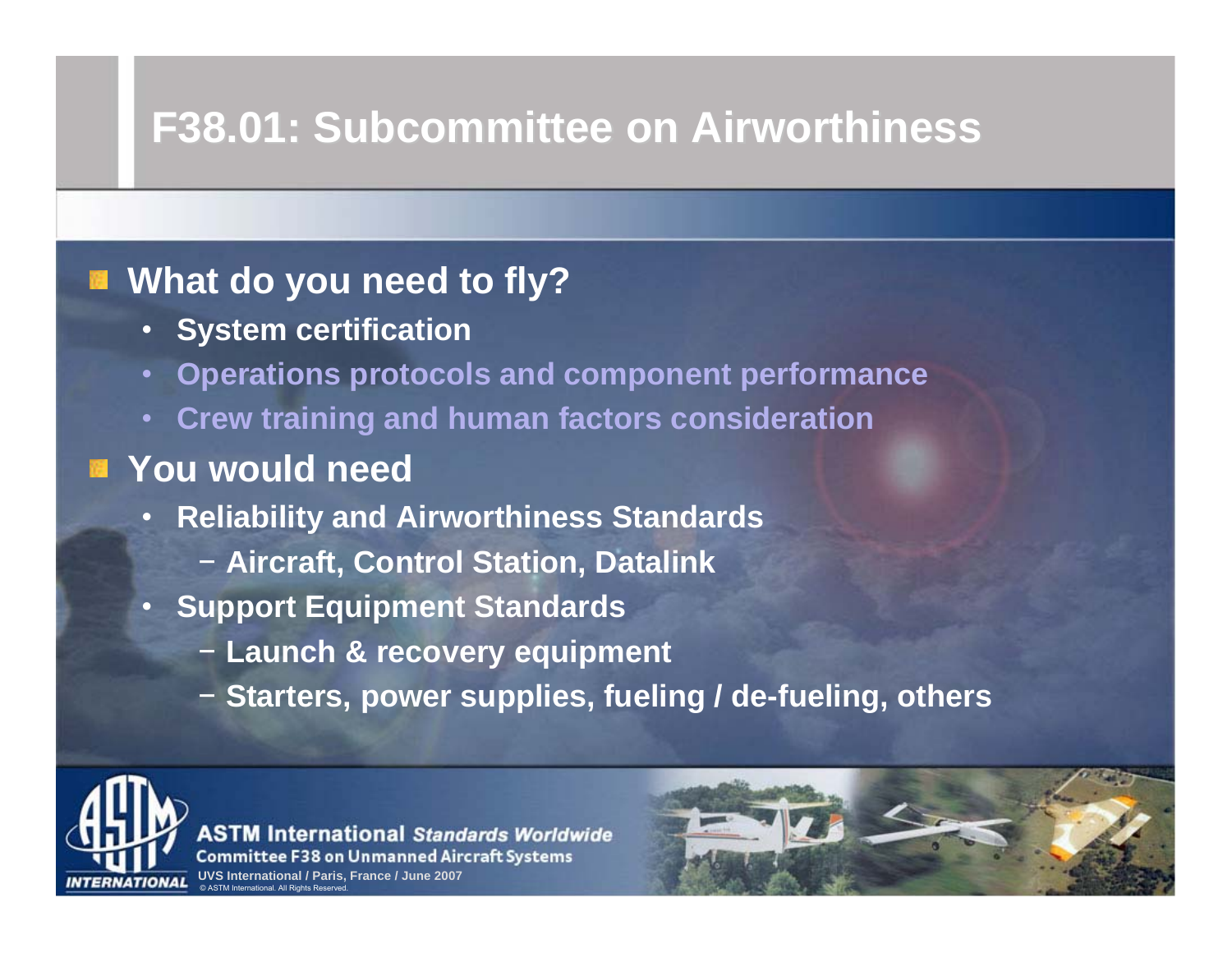# **F38.02 Subcommittee on Flight Operations F38.02 Subcommittee on Flight Operations**

## **What do you need to fly?**

- **Airframe certification**
- •**Operations protocols and component performance**
- **Crew training and human factors consideration**

### **You would need**

- **Standardized flight procedures**
- •**Standardized maintenance procedures**
- **Safe separation from other airspace users**
- •**Others, of course**



**International Standards Worldwide Committee F38 on Unmanned Aircraft Systems** 

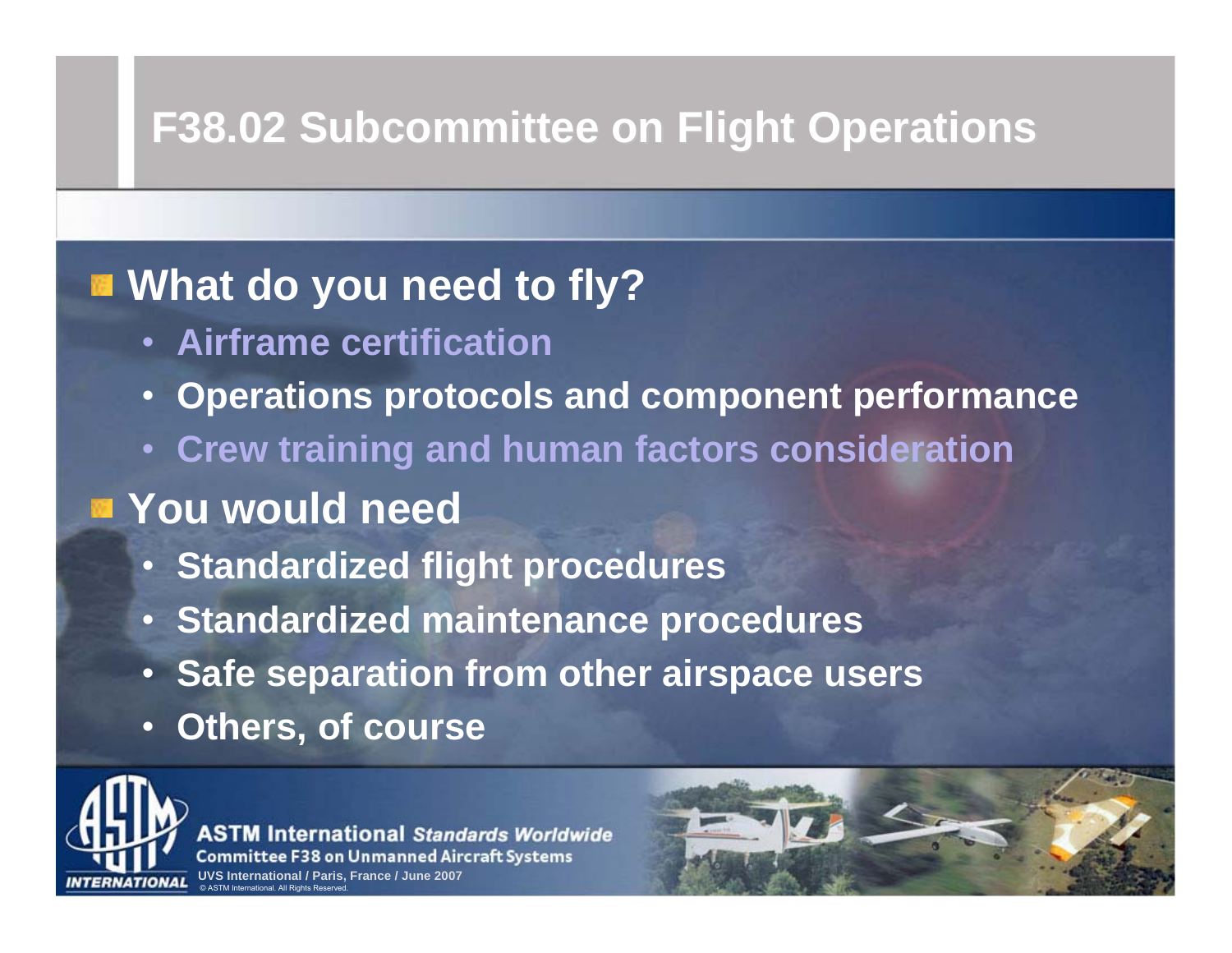## **F38.03 Subcommittee on Personnel F38.03 Subcommittee on Personnel**

#### **EX What do you need to fly?**

- **Airframe certification**
- **Operations protocols and component performance**
- •**Crew training and human factors consideration**

#### **You would need**

- **Pilot certification system**
	- − **Category and type, ratings, limitations**
- **Criteria to certify aircrewmen**
	- − **Eligibility, Knowledge, Experience, Test Standards**
- **Criteria to certify maintainers**
- •**Others, of course**



**ASTM International Standards Worldwide Committee F38 on Unmanned Aircraft Systems** 

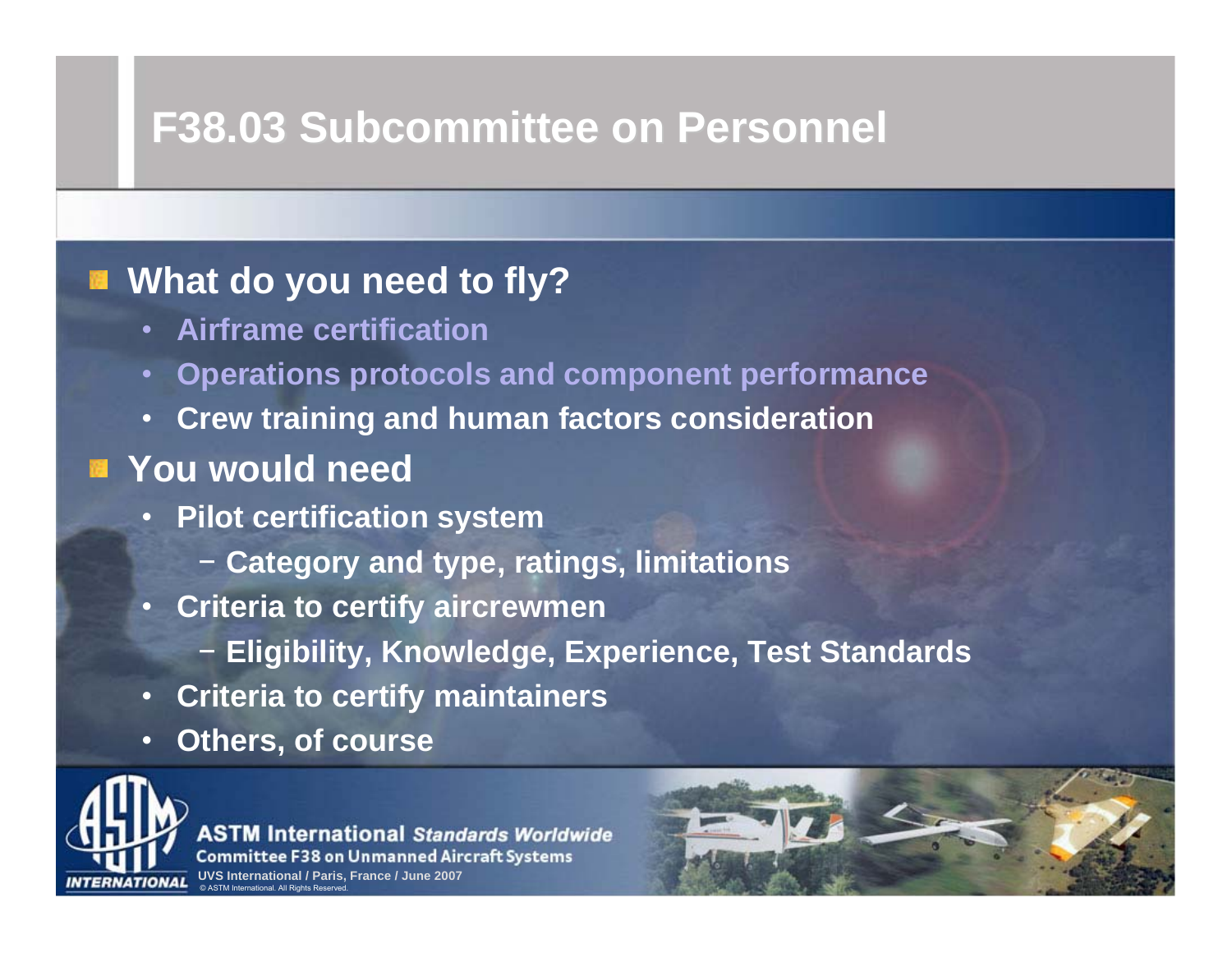# **How We Can Help You: Published Standards**

| F2395-07 | <b>Standard Terminology for Unmanned Aircraft Systems</b>                                                                                 |
|----------|-------------------------------------------------------------------------------------------------------------------------------------------|
| F2501-06 | <b>Standard Practices for UAS Airworthiness</b>                                                                                           |
| F2585-06 | <b>Design &amp; Performance of Pneumatic-Hydraulic Launch System</b>                                                                      |
| F2500-07 | <b>Standard Practice for UAS Visual Range Flight Operations</b>                                                                           |
| F2584-06 | <b>Standard Practice for Maintenance &amp; Manuals for Light UAS</b>                                                                      |
| F2612-07 | <b>Standard Practice for Design and Manufacture of Turbine Engines for</b><br><b>Unmanned Aircraft Systems</b>                            |
| F2512-07 | <b>Standard Practice for Quality Assurance in the Manufacture of Light Airplane</b><br><b>Unmanned Aircraft Systems</b>                   |
| F2667-07 | <b>Standard Practice for Design and Manufacture of Reciprocating</b><br><b>Compression Ignition Engines for Unmanned Aircraft Systems</b> |
| F2635-07 | <b>Standard Classification for Unmanned Aircraft Pilot Certification</b>                                                                  |
| F2636-08 | <b>Commercial UAS Pilot Practical Test Standards</b>                                                                                      |



**ASTM International Standards Worldwide Committee F38 on Unmanned Aircraft Systems**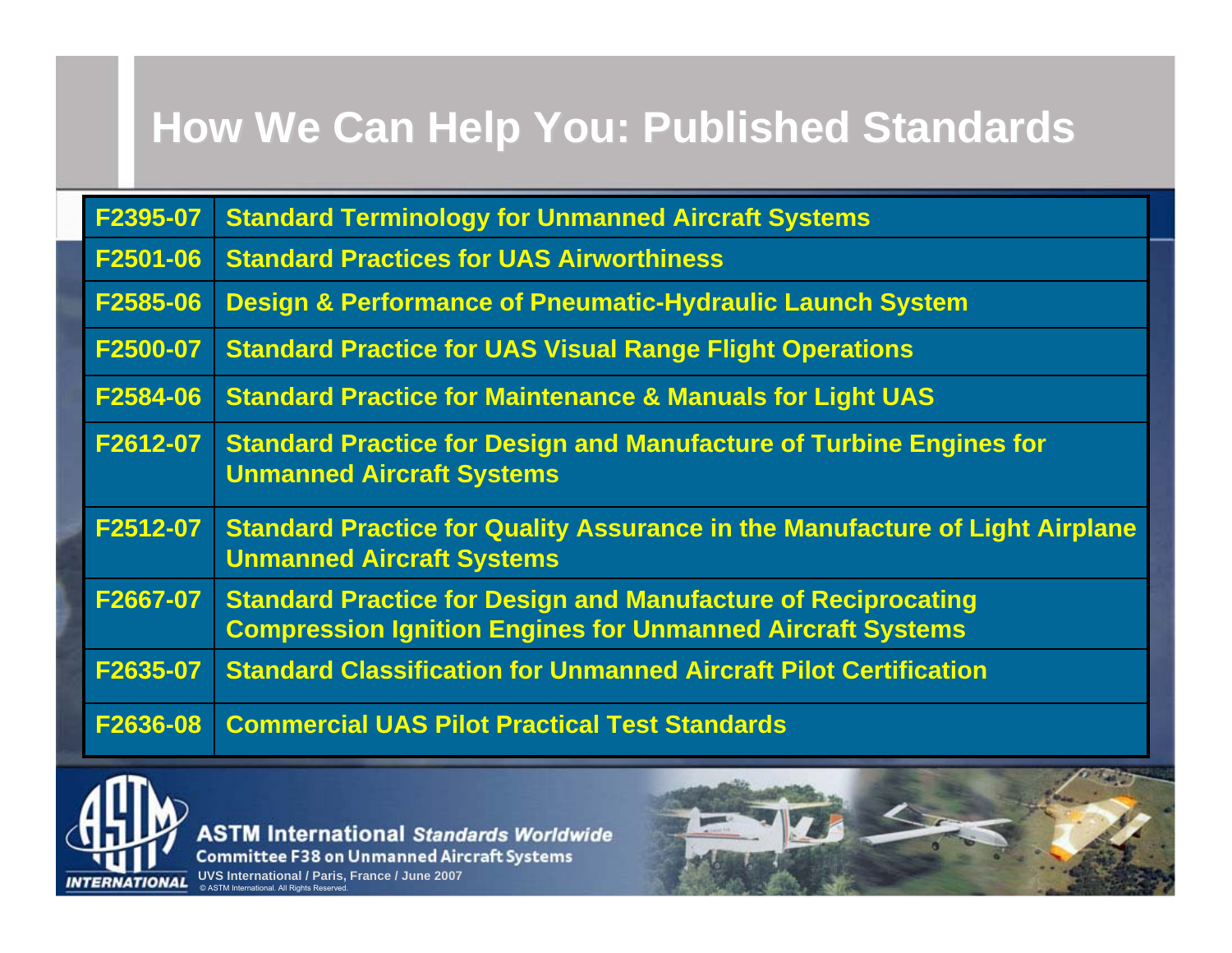# **How We Can Help You: Items In Work**

| <b>WK11425</b> | <b>Private UAS Pilot Practical Test Standards (Dave Gibbs)</b>                                                                                                  |
|----------------|-----------------------------------------------------------------------------------------------------------------------------------------------------------------|
| <b>WK13935</b> | <b>Standard Guide for Mini-UAS Airworthiness (Jason Stiffey)</b>                                                                                                |
| <b>WK13989</b> | <b>Standard Practice for Mini-UAS Visual Range Operations (Dave Grilley)</b>                                                                                    |
| <b>WK12989</b> | <b>Standard Practice for Mini-UAS Operators (Dave Grilley)</b>                                                                                                  |
| <b>WK8962</b>  | <b>Standard Practice for Remote Control Pilots Operating within Visual Range</b><br>(Dave Grilley)                                                              |
| <b>WK13686</b> | <b>Suggested Procedures Guide for Applying for UAS Special Issuance and</b><br><b>Type Certificates (Dr. Gerry Marsters, former Transport Canada Regulator)</b> |
| <b>WK15881</b> | <b>Specification for Design and Performance of UAS Recovery Systems</b>                                                                                         |

# **Leveraging Community Expertise**



**ASTM International Standards Worldwide Committee F38 on Unmanned Aircraft Systems** 

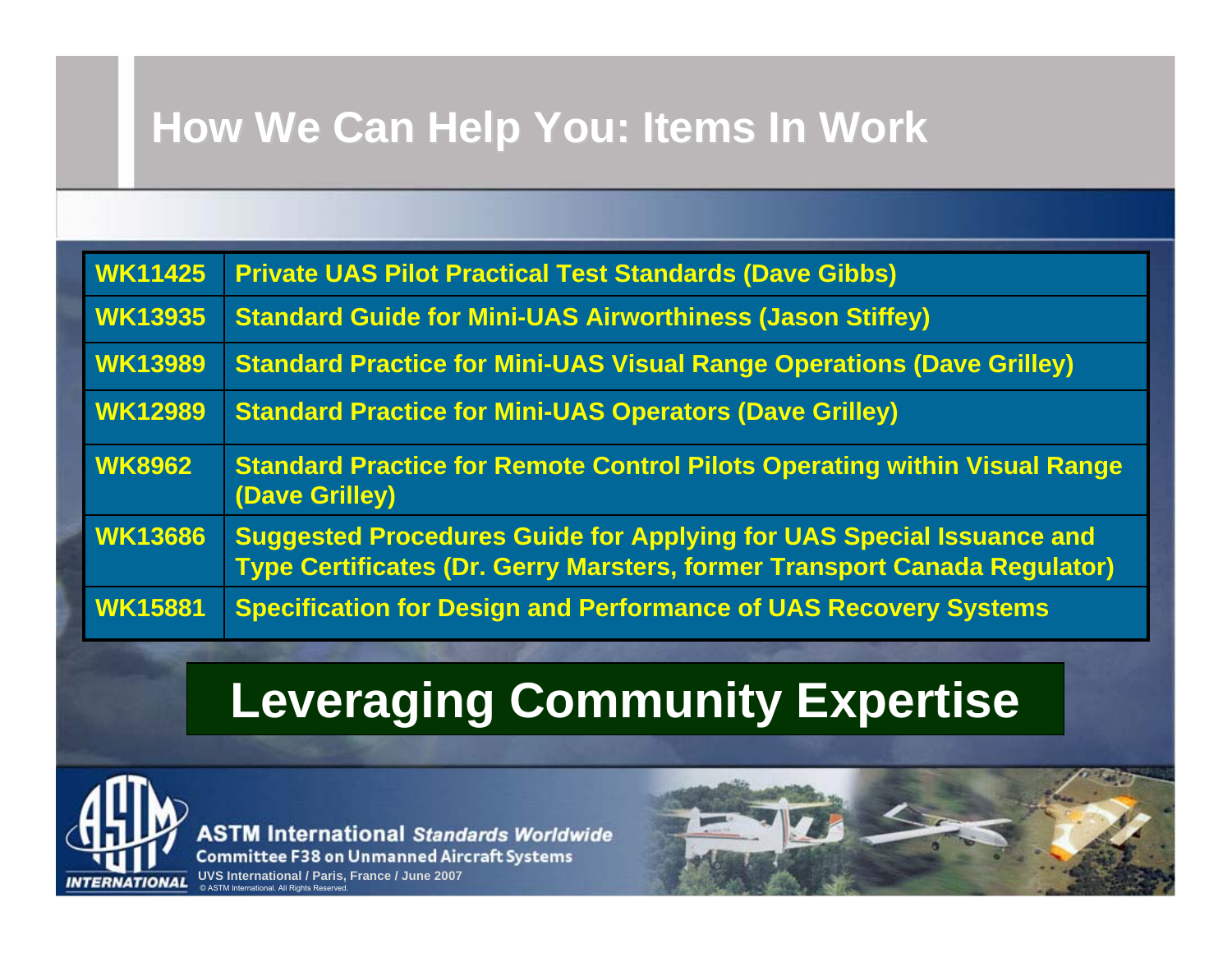## **Community Value Community Value**

#### **Applying These Standards**

- **Package: Mini-UAS in Visual Range**
	- − **Airworthiness (WK13935)**
	- − **Operations (WK13989)**
	- − **Pilots (WK12989)**
- **Creates a Safety Case**
	- − **For Regulators**
	- − **For Insurers**
- **Buyer / User Adoption** 
	- •**Simplifies procurement process**
	- •**Enables interoperability**



**ASTM International Standards Worldwide Committee F38 on Unmanned Aircraft Systems** 

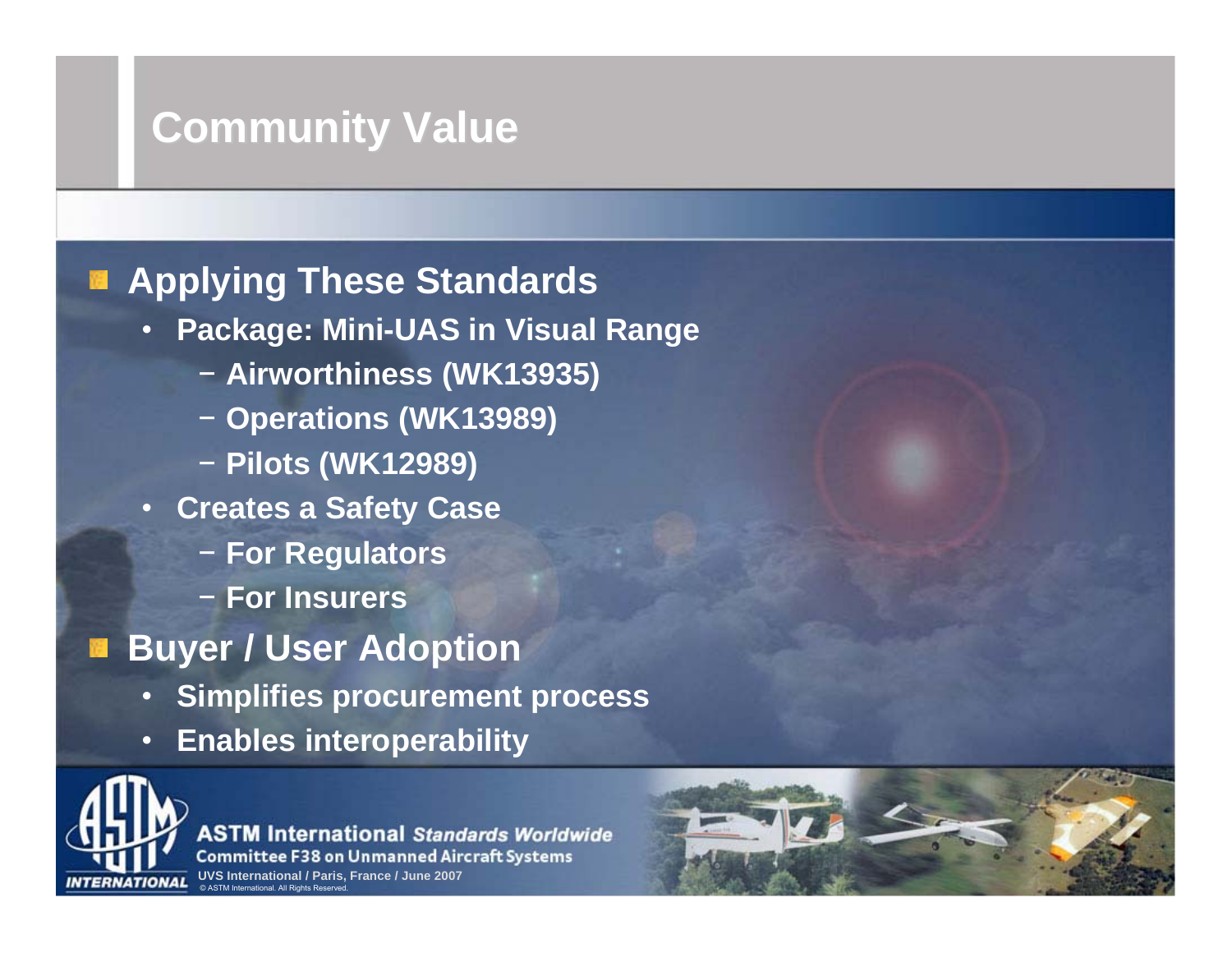# **ASTM's Standards Development ASTM's Standards Development**

- **A Proven and Practical System that is Driven by Direct-Stakeholder Participation, for Developing Voluntary, Consensus Standards for Materials, Products, Systems & Services World-Wide.**
- **A Portfolio of Approximately 12,000 Standards Used Internationally; 3,500 are the Basis of National Standards and Regulation in 76 Countries.**
- **Always Reflect Current Technology as they are Continually Revised.**
- **Over 31,000 Members from 130 Countries Participate on ASTM International Committees; users from 175 countries.**
- **Standards Development Process complies with WTO's TBT Requirements. No Project Costs.**



**International Standards Worldwide Committee F38 on Unmanned Aircraft Systems** 

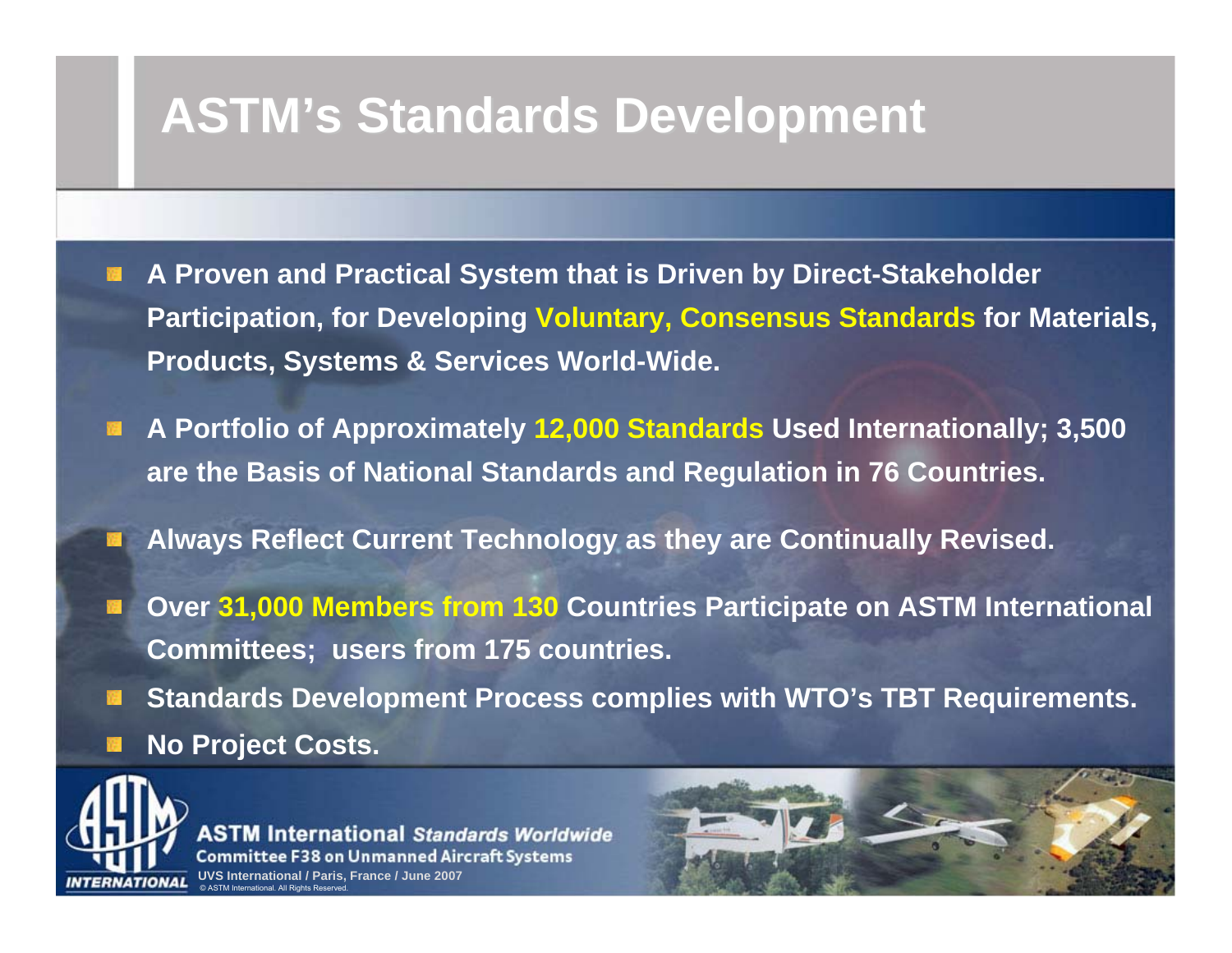# **140 Technical Committees 140 Technical Committees**

#### **A FEW OTHER EXAMPLES………**

- **A01 on Steel, Stainless Steel, & Related Alloys**
- **B07 on Light Metals & Alloys**
- **D02 on Petroleum Products & Lubricants**
- **D20 on Plastics**
- **E34 on Occupational Health & Safety**
- **E54 on Homeland Security Applications**
	- $\blacksquare$ **E54.08 on Operational Equipment / Urban Search & Rescue Robots**
- **F04 on Medical Devices**
- **F37 on Light Sport Aircraft**
- **F39 on General & Utility Category Aircraft Wiring Systems**
- **F41 on Unmanned Undersea Vehicle Systems**



**ASTM International Standards Worldwide Committee F38 on Unmanned Aircraft Systems**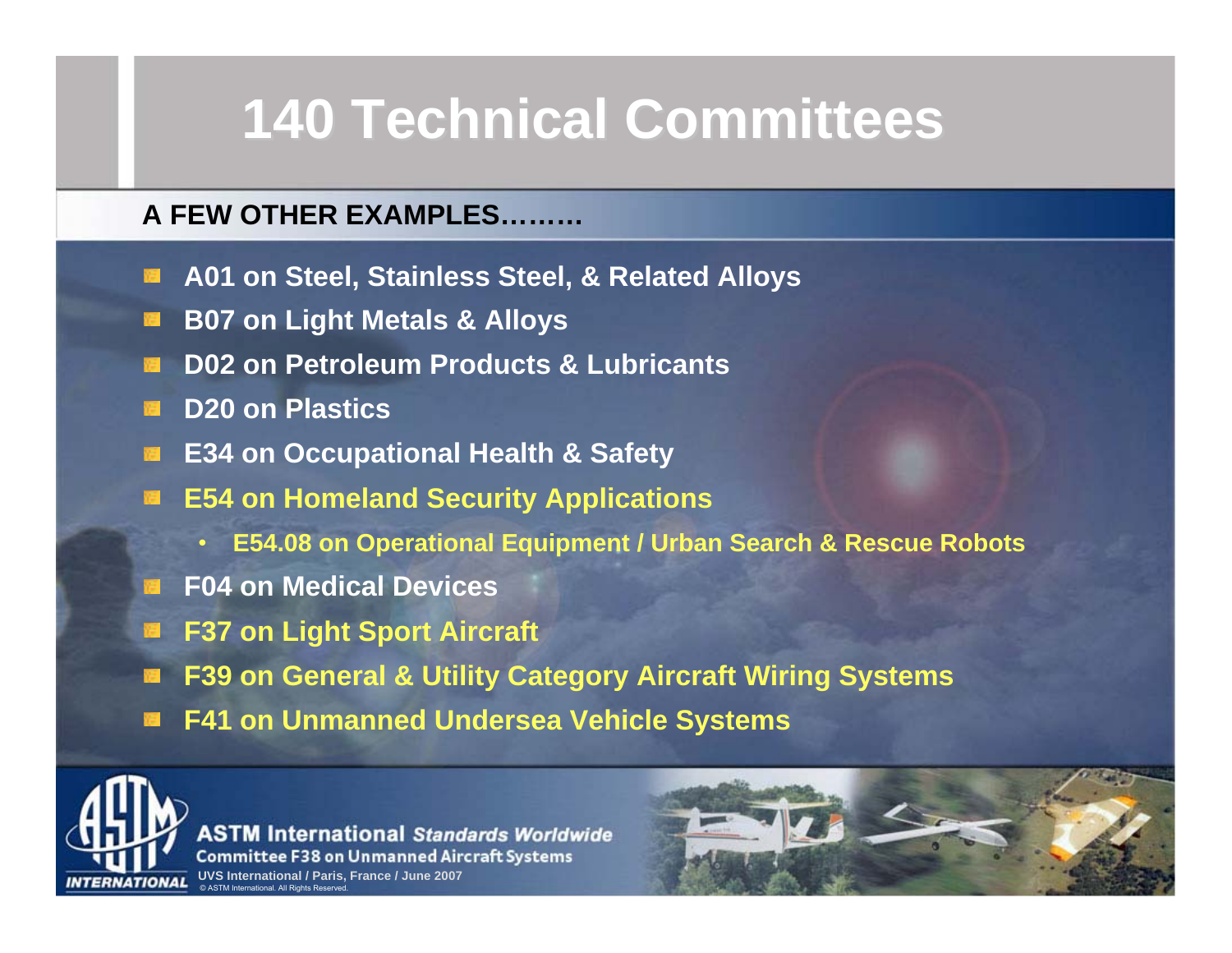# **What is a "Consensus Standards Body" What is a "Consensus Standards Body"**

#### **Attributes**

- •**Openness with a "balance" of interest**
- •**Formal processes including appeals**
- • **Consensus (vice unanimity)**
	- − **Must include a method for resolving negatives**

#### **What is not**

- •**Company standards**
- $\bullet$ **Government standards**
- •**Standards mandated by law**
- • **Market driven "de facto" standards**
	- − **Examples: VHS, MS Windows**



**ASTM International Standards Worldwide Committee F38 on Unmanned Aircraft Systems** 

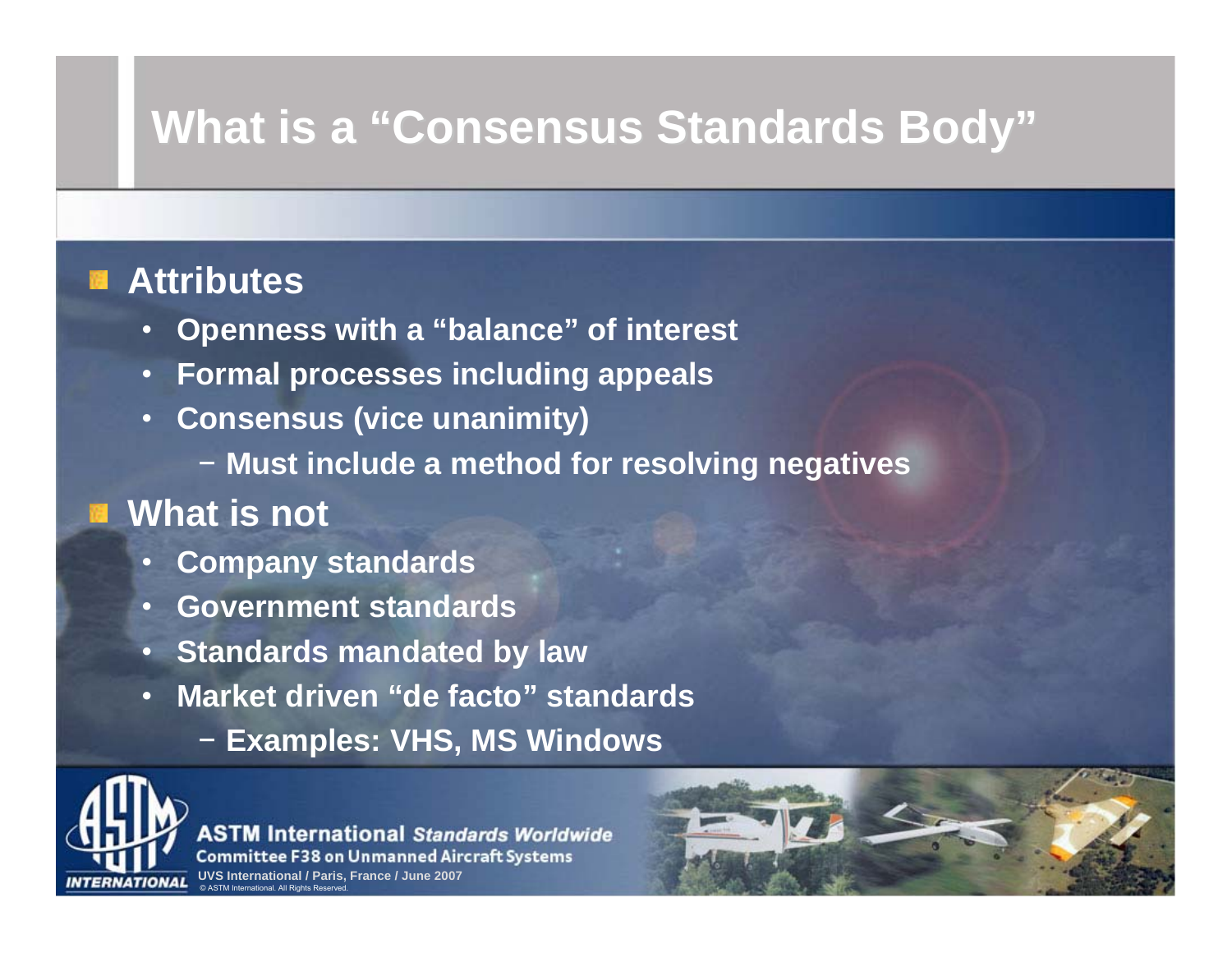# **Defining F38's "Balance" Defining F38's "Balance"**

#### **Member Type**

- •**Individual: \$75 annual dues**
- •**Corporation: \$400 annual dues**
- •**Temporary: Courtesy trial membership**
- **Classification**
	- •**Producer: Seller of products and services**
	- **User: Buyer of products and services**
	- $\scriptstyle\bullet$ **General: Other interested parties**
- Voting Status
	- **Tracked by:**
		- − **Type**
		- − **Classification**
		- − **Interest (i.e., company or organization)**



**ASTM International Standards Worldwide Committee F38 on Unmanned Aircraft Systems**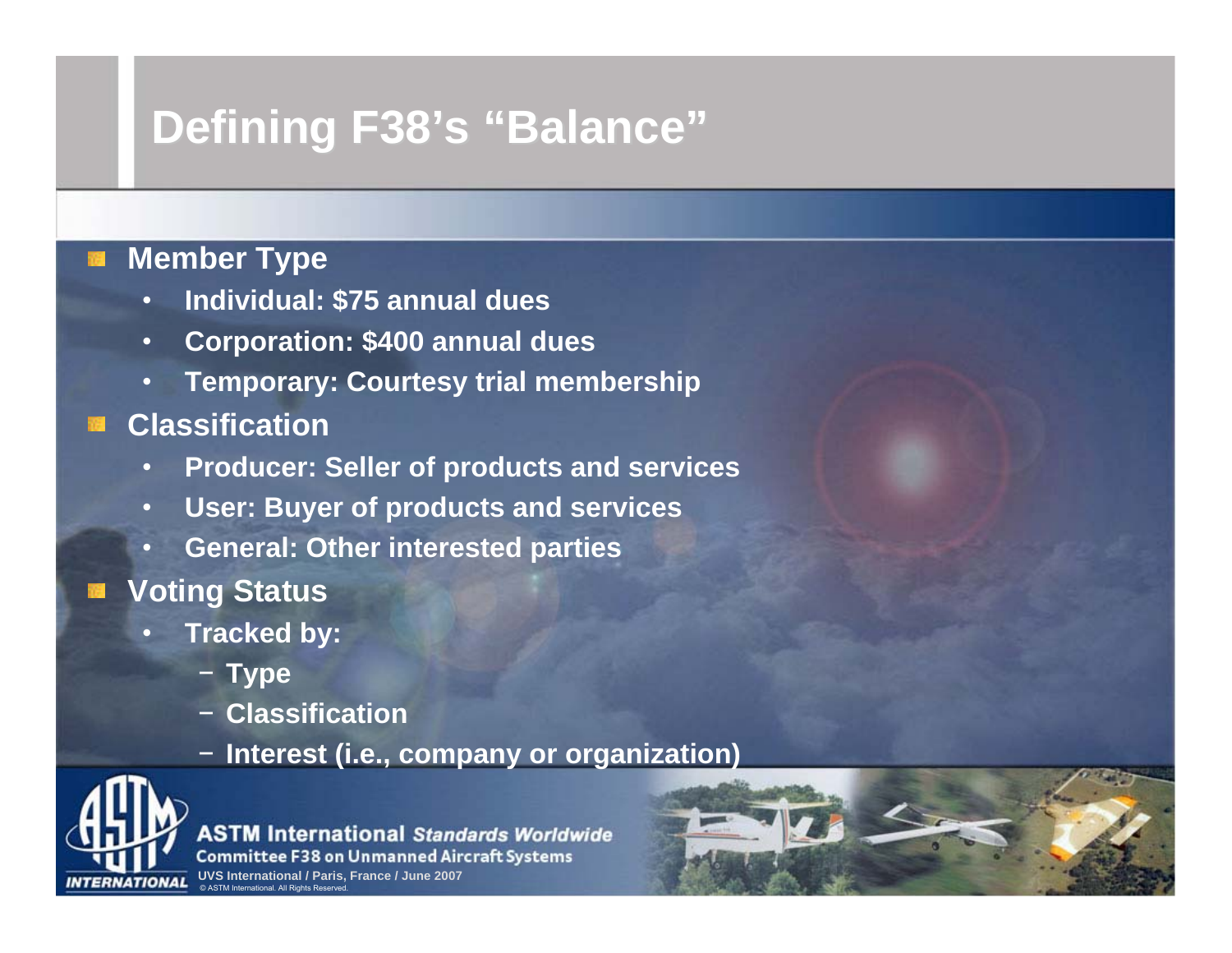#### **F38 Membership Report – Dec 07**

# **215 Members**

## • **18 Countries / 4 Continents**

| <b>Australia</b> |                |
|------------------|----------------|
| <b>Bahamas</b>   | 1              |
| <b>Canada</b>    | 5              |
| <b>Chile</b>     | 1              |
| <b>Finland</b>   | 1              |
| <b>France</b>    | 1              |
| <b>Germany</b>   | 6              |
| <b>Israel</b>    | $\overline{2}$ |
| Japan            | 6              |

| <b>Republic of Korea</b> |                |
|--------------------------|----------------|
| <b>New Zealand</b>       | 1              |
| <b>Singapore</b>         | 4              |
| <b>Slovenia</b>          | 1              |
| <b>Spain</b>             | 1              |
| <b>Sweden</b>            | 4              |
| <b>Taiwan</b>            | 3              |
| <b>United Kingdom</b>    | $\overline{2}$ |
| <b>United States</b>     |                |



**ASTM International Standards Worldwide Committee F38 on Unmanned Aircraft Systems** 

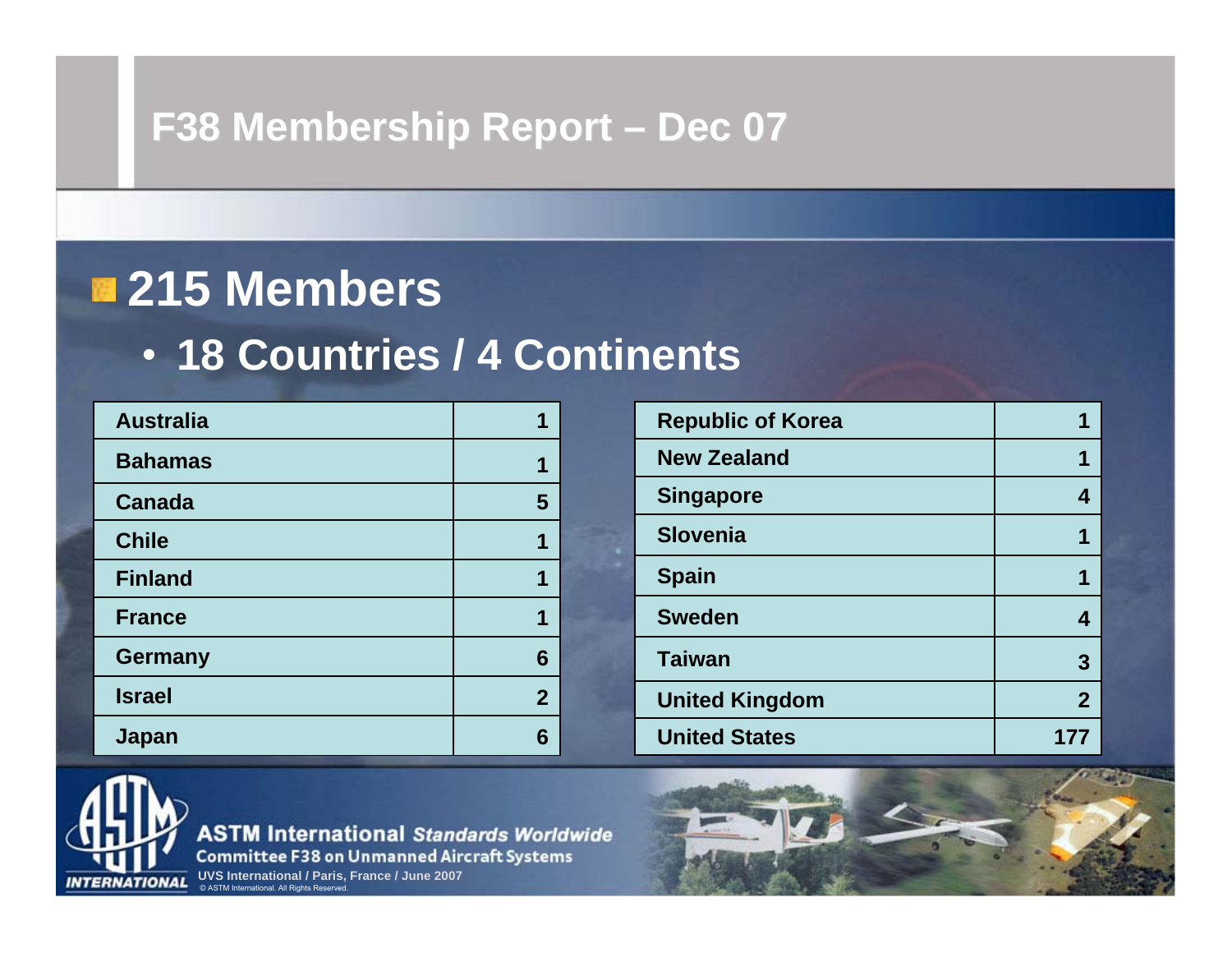#### **F38 Membership Report – Dec 07**





**ASTM International Standards Worldwide Committee F38 on Unmanned Aircraft Systems**